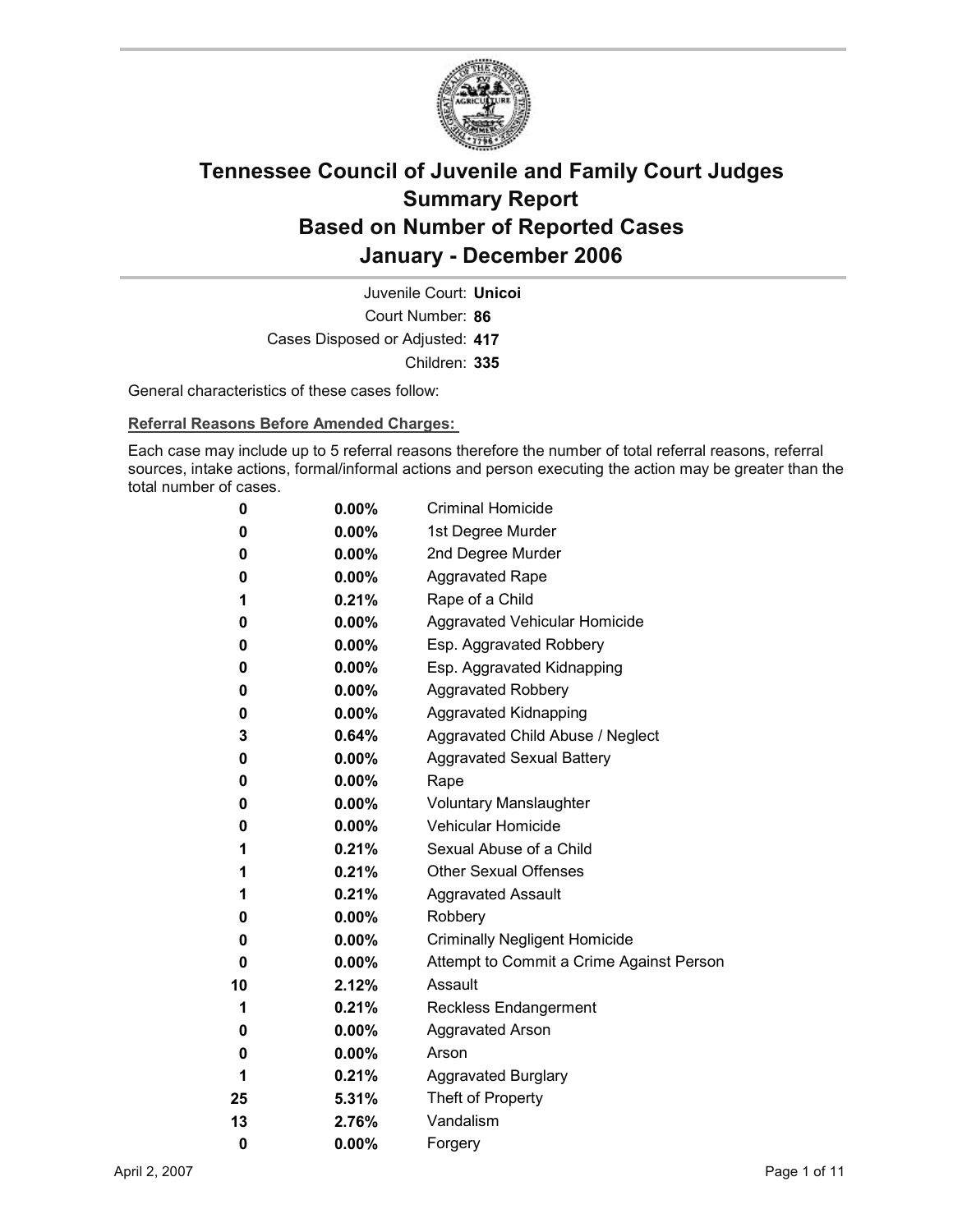

Court Number: **86** Juvenile Court: **Unicoi** Cases Disposed or Adjusted: **417** Children: **335**

### **Referral Reasons Before Amended Charges:**

Each case may include up to 5 referral reasons therefore the number of total referral reasons, referral sources, intake actions, formal/informal actions and person executing the action may be greater than the total number of cases.

| 0              | 0.00%    | <b>Worthless Checks</b>                                     |
|----------------|----------|-------------------------------------------------------------|
| 0              | 0.00%    | Illegal Possession / Fraudulent Use of Credit / Debit Cards |
| 4              | 0.85%    | <b>Burglary</b>                                             |
| 0              | 0.00%    | Unauthorized Use of a Vehicle                               |
| 0              | 0.00%    | <b>Cruelty to Animals</b>                                   |
| 3              | 0.64%    | Sale of Controlled Substances                               |
| 8              | 1.70%    | <b>Other Drug Offenses</b>                                  |
| 8              | 1.70%    | Possession of Controlled Substances                         |
| 0              | 0.00%    | <b>Criminal Attempt</b>                                     |
| 6              | 1.27%    | Carrying Weapons on School Property                         |
| $\overline{2}$ | 0.42%    | Unlawful Carrying / Possession of a Weapon                  |
| 4              | 0.85%    | <b>Evading Arrest</b>                                       |
| 1              | 0.21%    | Escape                                                      |
| 0              | $0.00\%$ | Driving Under Influence (DUI)                               |
| 8              | 1.70%    | Possession / Consumption of Alcohol                         |
| 1              | 0.21%    | Resisting Stop, Frisk, Halt, Arrest or Search               |
| 0              | 0.00%    | <b>Aggravated Criminal Trespass</b>                         |
| 7              | 1.49%    | Harassment                                                  |
| 0              | 0.00%    | Failure to Appear                                           |
| 3              | 0.64%    | Filing a False Police Report                                |
| 0              | $0.00\%$ | Criminal Impersonation                                      |
| 12             | 2.55%    | <b>Disorderly Conduct</b>                                   |
| 1              | 0.21%    | <b>Criminal Trespass</b>                                    |
| 9              | 1.91%    | <b>Public Intoxication</b>                                  |
| 0              | $0.00\%$ | Gambling                                                    |
| 23             | 4.88%    | Traffic                                                     |
| 4              | 0.85%    | <b>Local Ordinances</b>                                     |
| 4              | 0.85%    | Violation of Wildlife Regulations                           |
| 1              | 0.21%    | Contempt of Court                                           |
| 17             | 3.61%    | <b>Violation of Probation</b>                               |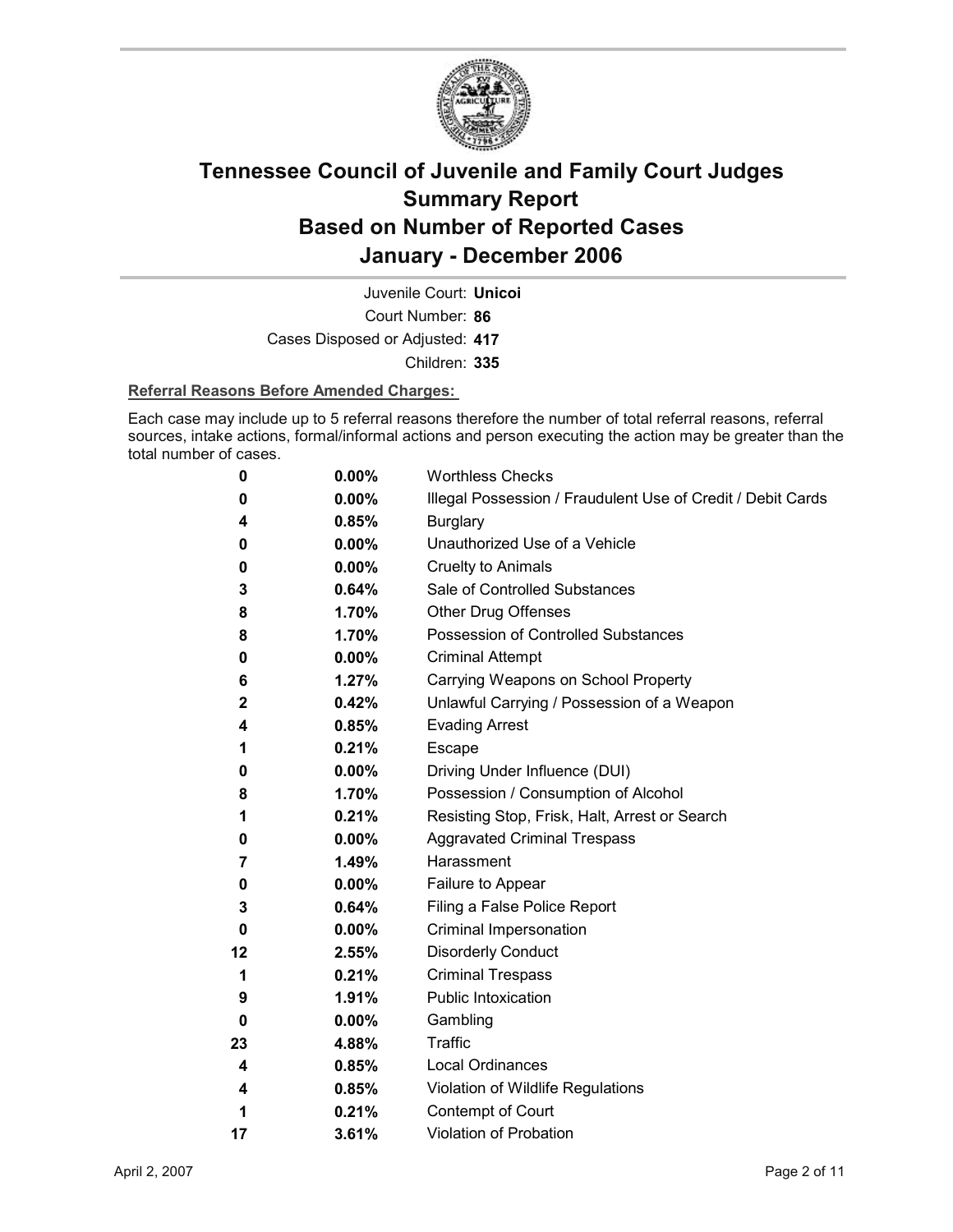

Court Number: **86** Juvenile Court: **Unicoi** Cases Disposed or Adjusted: **417** Children: **335**

### **Referral Reasons Before Amended Charges:**

Each case may include up to 5 referral reasons therefore the number of total referral reasons, referral sources, intake actions, formal/informal actions and person executing the action may be greater than the total number of cases.

| 471      | 100.00%        | <b>Total Referrals</b>                                 |
|----------|----------------|--------------------------------------------------------|
| 9        | 1.91%          | Other                                                  |
| 0        | $0.00\%$       | <b>Consent to Marry</b>                                |
| 0        | $0.00\%$       | <b>Request for Medical Treatment</b>                   |
| 1        | 0.21%          | <b>Child Support</b>                                   |
| 0        | 0.00%          | Paternity / Legitimation                               |
| 10       | 2.12%          | Visitation                                             |
| 69       | 14.65%         | Custody                                                |
| $\bf{0}$ | $0.00\%$       | <b>Foster Care Review</b>                              |
| 0        | 0.00%          | <b>Administrative Review</b>                           |
| 0        | 0.00%          | <b>Judicial Review</b>                                 |
| 0        | 0.00%          | Violation of Informal Adjustment                       |
| 0        | 0.00%          | Violation of Pretrial Diversion                        |
|          | 0.21%          | <b>Termination of Parental Rights</b>                  |
| 19       | 4.03%          | Dependency / Neglect                                   |
| $\bf{0}$ | $0.00\%$       | <b>Physically Abused Child</b>                         |
| 0        | 0.00%          | Sexually Abused Child                                  |
| 4        | 0.85%          | Violation of Curfew                                    |
| 1        | 0.21%          | Violation of a Valid Court Order                       |
| 1<br>29  | 6.16%          | Out-of-State Runaway<br>Possession of Tobacco Products |
| 3        | 0.64%<br>0.21% | In-State Runaway                                       |
| 88       | 18.68%         | Truancy                                                |
| 53       | 11.25%         | <b>Unruly Behavior</b>                                 |
| 0        | 0.00%          | <b>Violation of Aftercare</b>                          |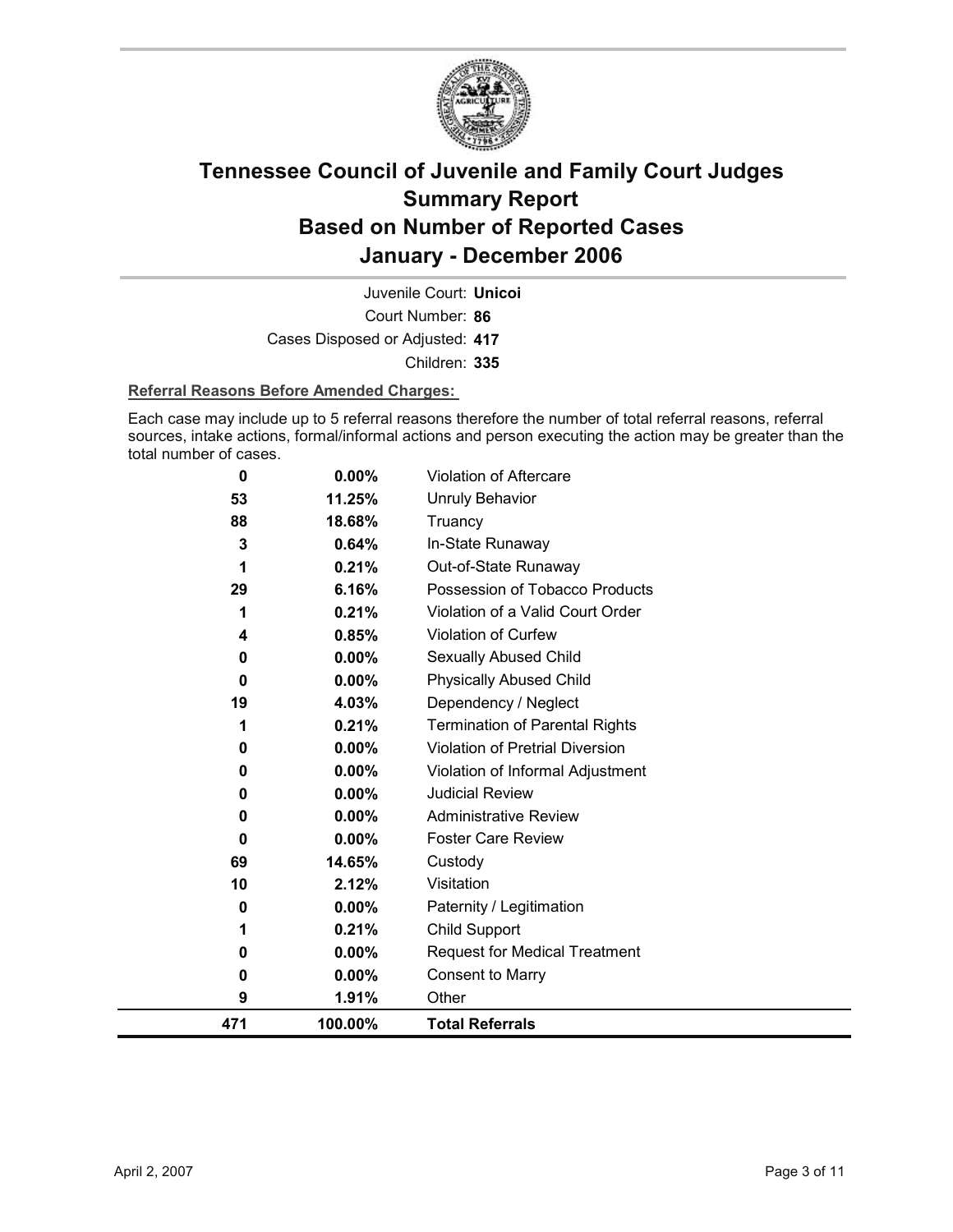

|                             |                                 | Juvenile Court: Unicoi            |
|-----------------------------|---------------------------------|-----------------------------------|
|                             |                                 | Court Number: 86                  |
|                             | Cases Disposed or Adjusted: 417 |                                   |
|                             |                                 | Children: 335                     |
| <b>Referral Sources: 1</b>  |                                 |                                   |
| 246                         | 52.23%                          | Law Enforcement                   |
| 46                          | 9.77%                           | Parents                           |
| 31                          | 6.58%                           | <b>Relatives</b>                  |
| $\mathbf 0$                 | 0.00%                           | Self                              |
| 104                         | 22.08%                          | School                            |
| 3                           | 0.64%                           | <b>CSA</b>                        |
| 26                          | 5.52%                           | <b>DCS</b>                        |
| $\mathbf 0$                 | 0.00%                           | Other State Department            |
| 3                           | 0.64%                           | <b>District Attorney's Office</b> |
| 3                           | 0.64%                           | <b>Court Staff</b>                |
| 0                           | 0.00%                           | Social Agency                     |
| 0                           | 0.00%                           | <b>Other Court</b>                |
| 1                           | 0.21%                           | Victim                            |
| 3                           | 0.64%                           | Child & Parent                    |
| 0                           | 0.00%                           | Hospital                          |
| $\mathbf 0$                 | 0.00%                           | Unknown                           |
| 5                           | 1.06%                           | Other                             |
| 471                         | 100.00%                         | <b>Total Referral Sources</b>     |
| <b>CALIFICATION</b> CONTROL |                                 |                                   |

### **Age of Child at Referral: 2**

| 335 | 100.00%  | <b>Total Child Count</b> |  |
|-----|----------|--------------------------|--|
| 0   | $0.00\%$ | Unknown / Not Reported   |  |
| 1   | 0.30%    | Ages 19 and Over         |  |
| 82  | 24.48%   | Ages 17 through 18       |  |
| 93  | 27.76%   | Ages 15 through 16       |  |
| 51  | 15.22%   | Ages 13 through 14       |  |
| 23  | 6.87%    | Ages 11 through 12       |  |
| 85  | 25.37%   | Ages 10 and Under        |  |
|     |          |                          |  |

 $1$  If different than number of Referral Reasons (471), verify accuracy of your court's data.

<sup>2</sup> One child could be counted in multiple categories, verify accuracy of your court's data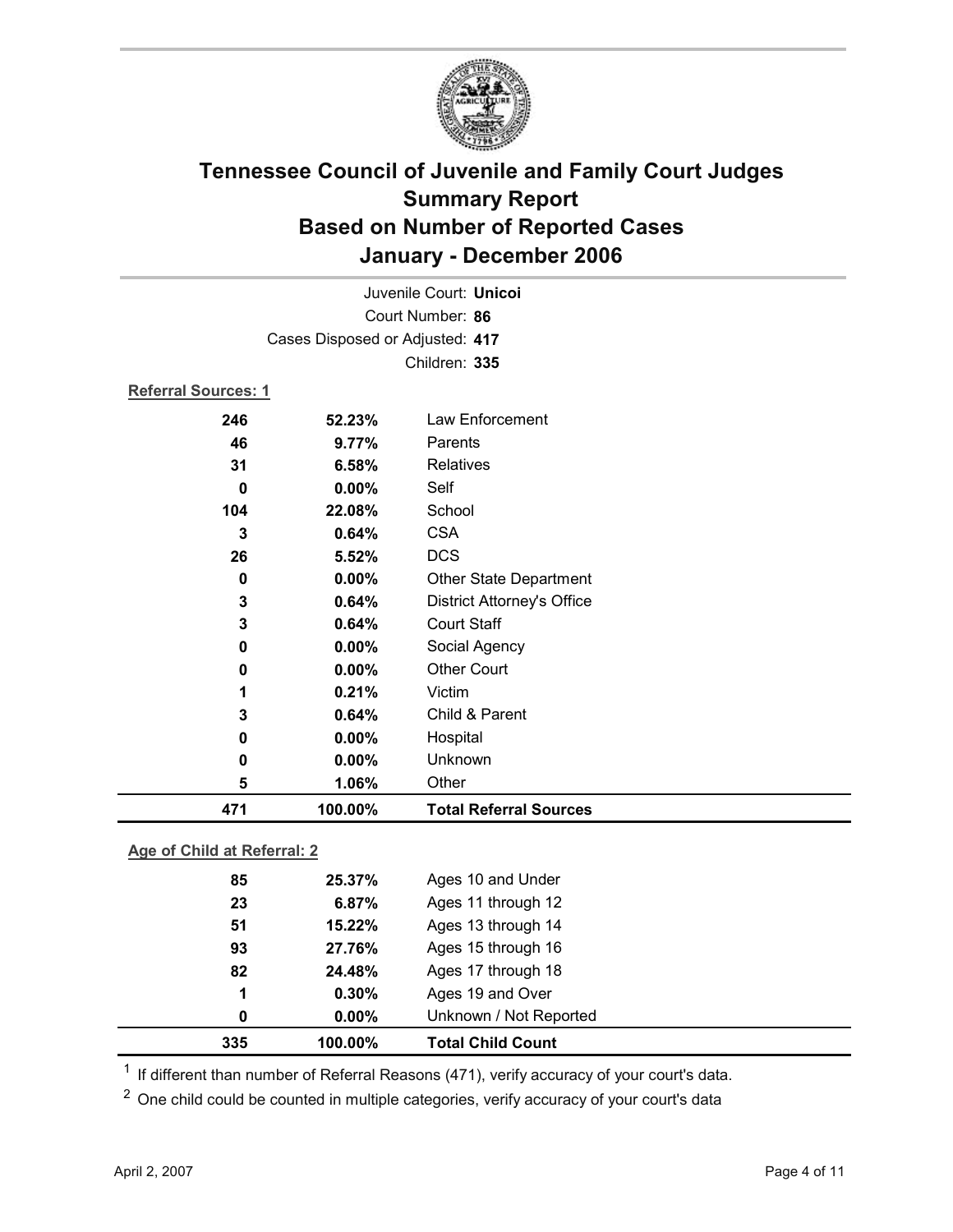

|                                         | Juvenile Court: Unicoi |                          |  |  |  |  |
|-----------------------------------------|------------------------|--------------------------|--|--|--|--|
| Court Number: 86                        |                        |                          |  |  |  |  |
| Cases Disposed or Adjusted: 417         |                        |                          |  |  |  |  |
|                                         | Children: 335          |                          |  |  |  |  |
| Sex of Child: 1                         |                        |                          |  |  |  |  |
| 198                                     | 59.10%                 | Male                     |  |  |  |  |
| 137                                     | 40.90%                 | Female                   |  |  |  |  |
| $\mathbf 0$                             | 0.00%                  | Unknown                  |  |  |  |  |
| 335                                     | 100.00%                | <b>Total Child Count</b> |  |  |  |  |
| Race of Child: 1                        |                        |                          |  |  |  |  |
| 325                                     | 97.01%                 | White                    |  |  |  |  |
| 1                                       | 0.30%                  | African American         |  |  |  |  |
| $\mathbf 0$                             | 0.00%                  | <b>Native American</b>   |  |  |  |  |
| 0                                       | 0.00%                  | Asian                    |  |  |  |  |
| 4                                       | 1.19%                  | Mixed                    |  |  |  |  |
| 5                                       | 1.49%                  | Unknown                  |  |  |  |  |
| 335                                     | 100.00%                | <b>Total Child Count</b> |  |  |  |  |
| <b>Hispanic Origin: 1</b>               |                        |                          |  |  |  |  |
| $\mathbf 0$                             | 0.00%                  | Yes                      |  |  |  |  |
| 335                                     | 100.00%                | No                       |  |  |  |  |
| $\mathbf 0$                             | 0.00%                  | Unknown                  |  |  |  |  |
| 335                                     | 100.00%                | <b>Total Child Count</b> |  |  |  |  |
| <b>School Enrollment of Children: 1</b> |                        |                          |  |  |  |  |
| 109                                     | 32.54%                 | Yes                      |  |  |  |  |
| $\mathbf 0$                             | 0.00%                  | No                       |  |  |  |  |
| 226                                     | 67.46%                 | Unknown                  |  |  |  |  |
| 335                                     | 100.00%                | <b>Total Child Count</b> |  |  |  |  |

 $1$  One child could be counted in multiple categories, verify accuracy of your court's data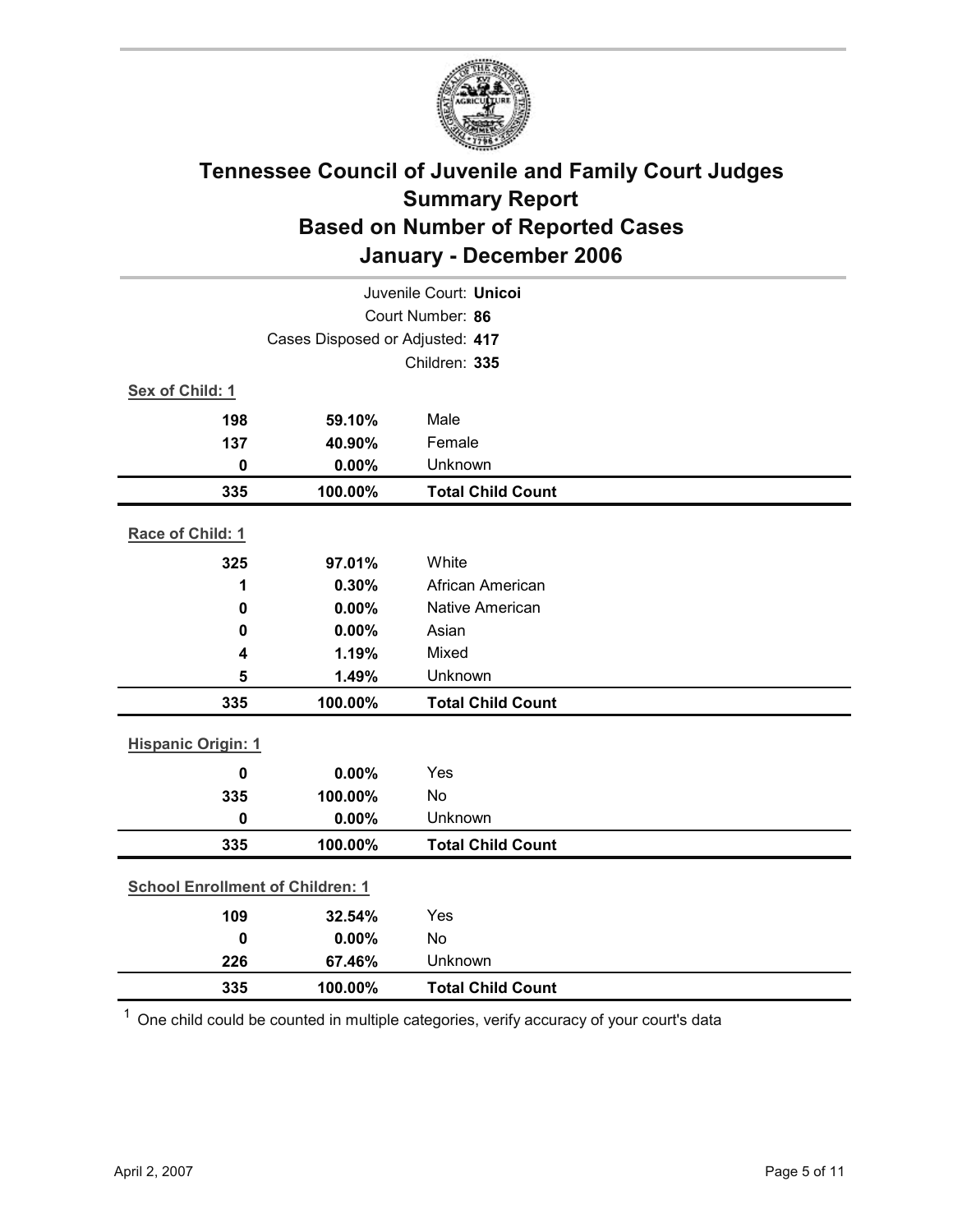

|                                                    |                                 | Juvenile Court: <b>Unicol</b> |  |  |  |  |  |
|----------------------------------------------------|---------------------------------|-------------------------------|--|--|--|--|--|
|                                                    | Court Number: 86                |                               |  |  |  |  |  |
|                                                    | Cases Disposed or Adjusted: 417 |                               |  |  |  |  |  |
|                                                    |                                 | Children: 335                 |  |  |  |  |  |
| Living Arrangement of Child at Time of Referral: 1 |                                 |                               |  |  |  |  |  |
| 83                                                 | 24.78%                          | With Both Biological Parents  |  |  |  |  |  |
| 1                                                  | $0.30\%$                        | With Father and Stepmother    |  |  |  |  |  |
| 5                                                  | 1.49%                           | With Mother and Stepfather    |  |  |  |  |  |
| 123                                                | 36.72%                          | <b>With Mother</b>            |  |  |  |  |  |

| 335         | 100.00%  | <b>Total Child Count</b>     |
|-------------|----------|------------------------------|
| 22          | 6.57%    | Other                        |
| 0           | $0.00\%$ | Unknown                      |
| 0           | $0.00\%$ | Independent                  |
| 0           | $0.00\%$ | In an Institution            |
| 0           | $0.00\%$ | In a Residential Center      |
| 6           | 1.79%    | In a Group Home              |
| 10          | 2.99%    | With Foster Family           |
| $\mathbf 2$ | 0.60%    | <b>With Adoptive Parents</b> |
| 46          | 13.73%   | <b>With Relatives</b>        |
| 37          | 11.04%   | With Father                  |

### **Type of Detention: 2**

| 417 | 100.00%  | <b>Total Detention Count</b> |
|-----|----------|------------------------------|
| 0   | $0.00\%$ | Other                        |
| 417 | 100.00%  | Does Not Apply               |
| 0   | $0.00\%$ | Unknown                      |
| 0   | $0.00\%$ | Psychiatric Hospital         |
| 0   | $0.00\%$ | Jail - No Separation         |
| 0   | $0.00\%$ | Jail - Partial Separation    |
| 0   | $0.00\%$ | Jail - Complete Separation   |
| 0   | $0.00\%$ | Juvenile Detention Facility  |
| 0   | $0.00\%$ | Non-Secure Placement         |
|     |          |                              |

 $<sup>1</sup>$  One child could be counted in multiple categories, verify accuracy of your court's data</sup>

 $2$  If different than number of Cases (417) verify accuracy of your court's data.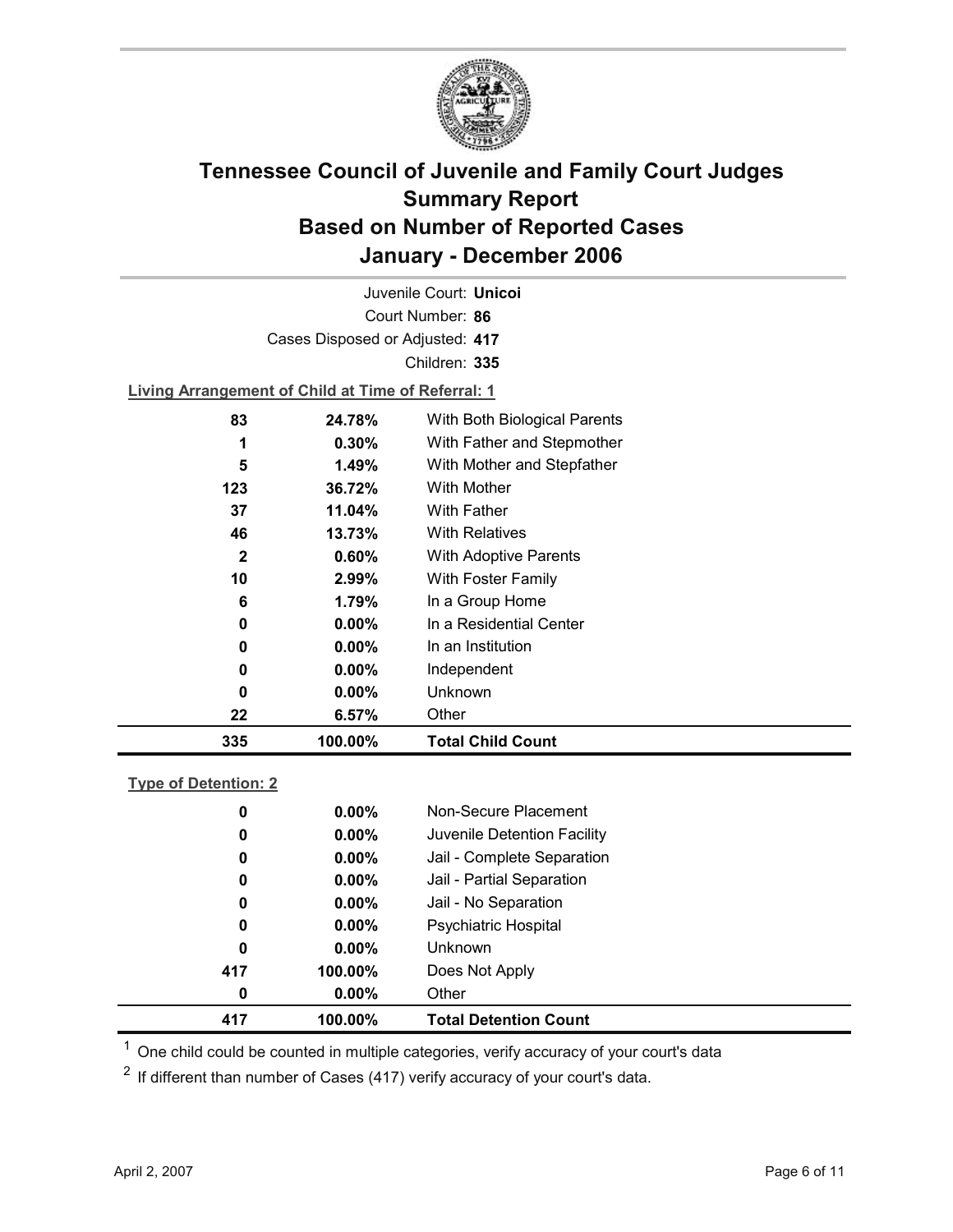

| Juvenile Court: Unicoi                             |                                 |                                      |  |  |  |  |
|----------------------------------------------------|---------------------------------|--------------------------------------|--|--|--|--|
| Court Number: 86                                   |                                 |                                      |  |  |  |  |
|                                                    | Cases Disposed or Adjusted: 417 |                                      |  |  |  |  |
|                                                    |                                 | Children: 335                        |  |  |  |  |
| <b>Placement After Secure Detention Hearing: 1</b> |                                 |                                      |  |  |  |  |
| 0                                                  | $0.00\%$                        | Returned to Prior Living Arrangement |  |  |  |  |
| 0                                                  | 0.00%                           | Juvenile Detention Facility          |  |  |  |  |
| 0                                                  | 0.00%<br>Jail                   |                                      |  |  |  |  |
| $0.00\%$<br>Shelter / Group Home<br>0              |                                 |                                      |  |  |  |  |
| 0                                                  | 0.00%                           | <b>Foster Family Home</b>            |  |  |  |  |
| 0                                                  | 0.00%                           | <b>Psychiatric Hospital</b>          |  |  |  |  |
| 0                                                  | 0.00%                           | Unknown / Not Reported               |  |  |  |  |
| 417                                                | 100.00%                         | Does Not Apply                       |  |  |  |  |
| 0                                                  | 0.00%                           | Other                                |  |  |  |  |
| 417                                                | 100.00%                         | <b>Total Placement Count</b>         |  |  |  |  |
| <b>Intake Actions: 2</b>                           |                                 |                                      |  |  |  |  |
| 471                                                |                                 |                                      |  |  |  |  |
| 0                                                  |                                 |                                      |  |  |  |  |
|                                                    | 100.00%                         | <b>Petition Filed</b>                |  |  |  |  |
|                                                    | 0.00%                           | <b>Motion Filed</b>                  |  |  |  |  |
| 0                                                  | $0.00\%$                        | <b>Citation Processed</b>            |  |  |  |  |
| 0                                                  | 0.00%                           | Notification of Paternity Processed  |  |  |  |  |
| 0                                                  | 0.00%                           | Scheduling of Judicial Review        |  |  |  |  |
| 0                                                  | $0.00\%$                        | Scheduling of Administrative Review  |  |  |  |  |
| 0                                                  | 0.00%                           | Scheduling of Foster Care Review     |  |  |  |  |
| 0                                                  | $0.00\%$                        | Unknown                              |  |  |  |  |
| 0<br>0                                             | 0.00%<br>0.00%                  | Does Not Apply<br>Other              |  |  |  |  |

 $1$  If different than number of Cases (417) verify accuracy of your court's data.

 $2$  If different than number of Referral Reasons (471), verify accuracy of your court's data.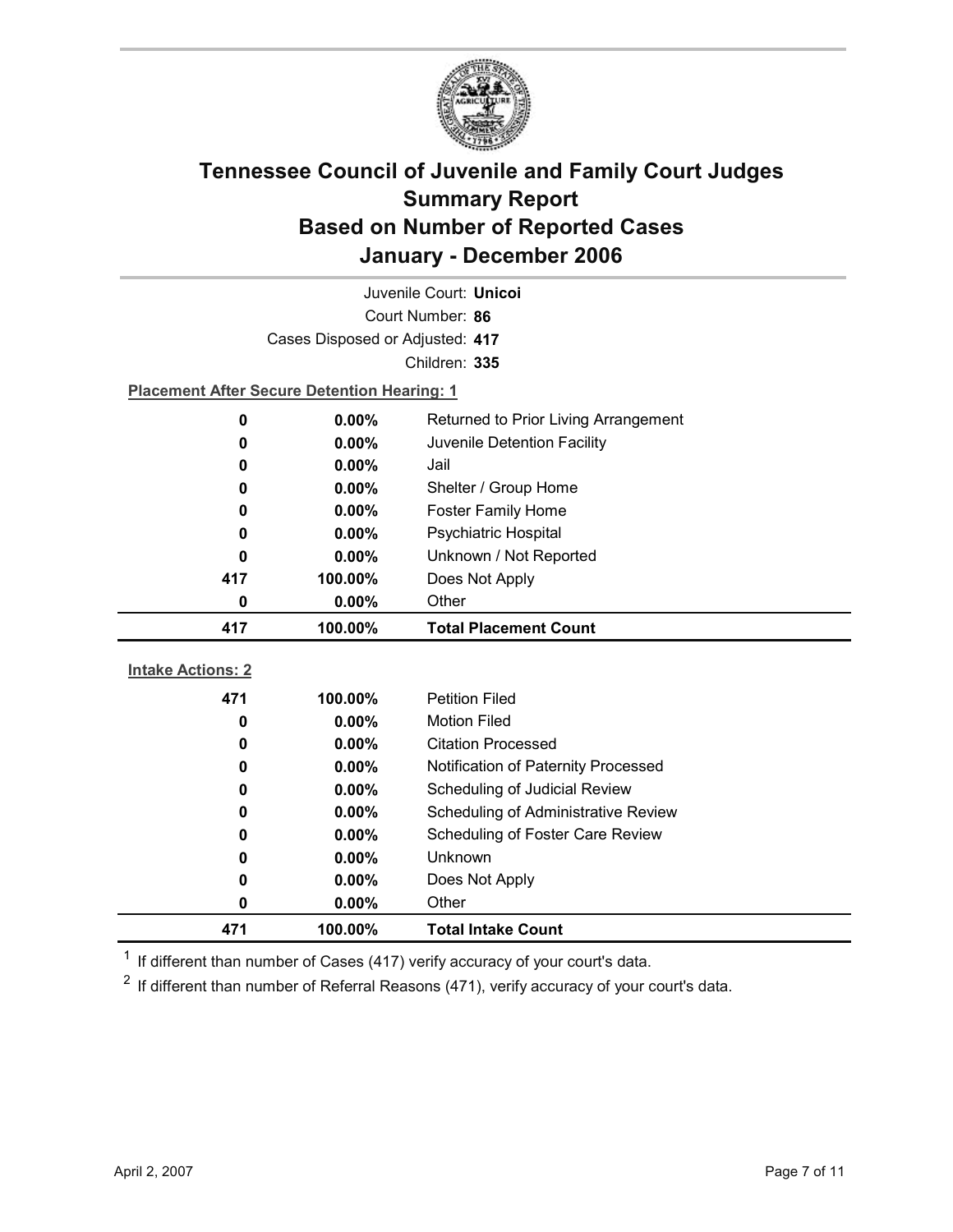

Court Number: **86** Juvenile Court: **Unicoi** Cases Disposed or Adjusted: **417** Children: **335**

### **Last Grade Completed by Child: 1**

| 0                                       | 0.00%   | Too Young for School        |
|-----------------------------------------|---------|-----------------------------|
| 0                                       | 0.00%   | Preschool                   |
| 1                                       | 0.30%   | Kindergarten                |
| 5                                       | 1.49%   | 1st Grade                   |
| 1                                       | 0.30%   | 2nd Grade                   |
| 3                                       | 0.90%   | 3rd Grade                   |
| 1                                       | 0.30%   | 4th Grade                   |
| 5                                       | 1.49%   | 5th Grade                   |
| 3                                       | 0.90%   | 6th Grade                   |
| 10                                      | 2.99%   | 7th Grade                   |
| 9                                       | 2.69%   | 8th Grade                   |
| 12                                      | 3.58%   | 9th Grade                   |
| 19                                      | 5.67%   | 10th Grade                  |
| 19                                      | 5.67%   | 11th Grade                  |
| 17                                      | 5.07%   | 12th Grade                  |
| 0                                       | 0.00%   | Non-Graded Special Ed       |
| 0                                       | 0.00%   | <b>GED</b>                  |
| 0                                       | 0.00%   | Graduated                   |
| 0                                       | 0.00%   | Never Attended School       |
| 230                                     | 68.66%  | Unknown                     |
| 0                                       | 0.00%   | Other                       |
| 335                                     | 100.00% | <b>Total Child Count</b>    |
| <b>Enrolled in Special Education: 1</b> |         |                             |
| $\sqrt{2}$                              | 0.000/  | $\mathcal{L}_{\mathcal{L}}$ |

| 0<br>335 | $0.00\%$<br>100.00% | Unknown<br><b>Total Child Count</b> |  |
|----------|---------------------|-------------------------------------|--|
| 335      | 100.00%             | No                                  |  |
| 0        | $0.00\%$            | Yes                                 |  |
|          |                     |                                     |  |

 $1$  One child could be counted in multiple categories, verify accuracy of your court's data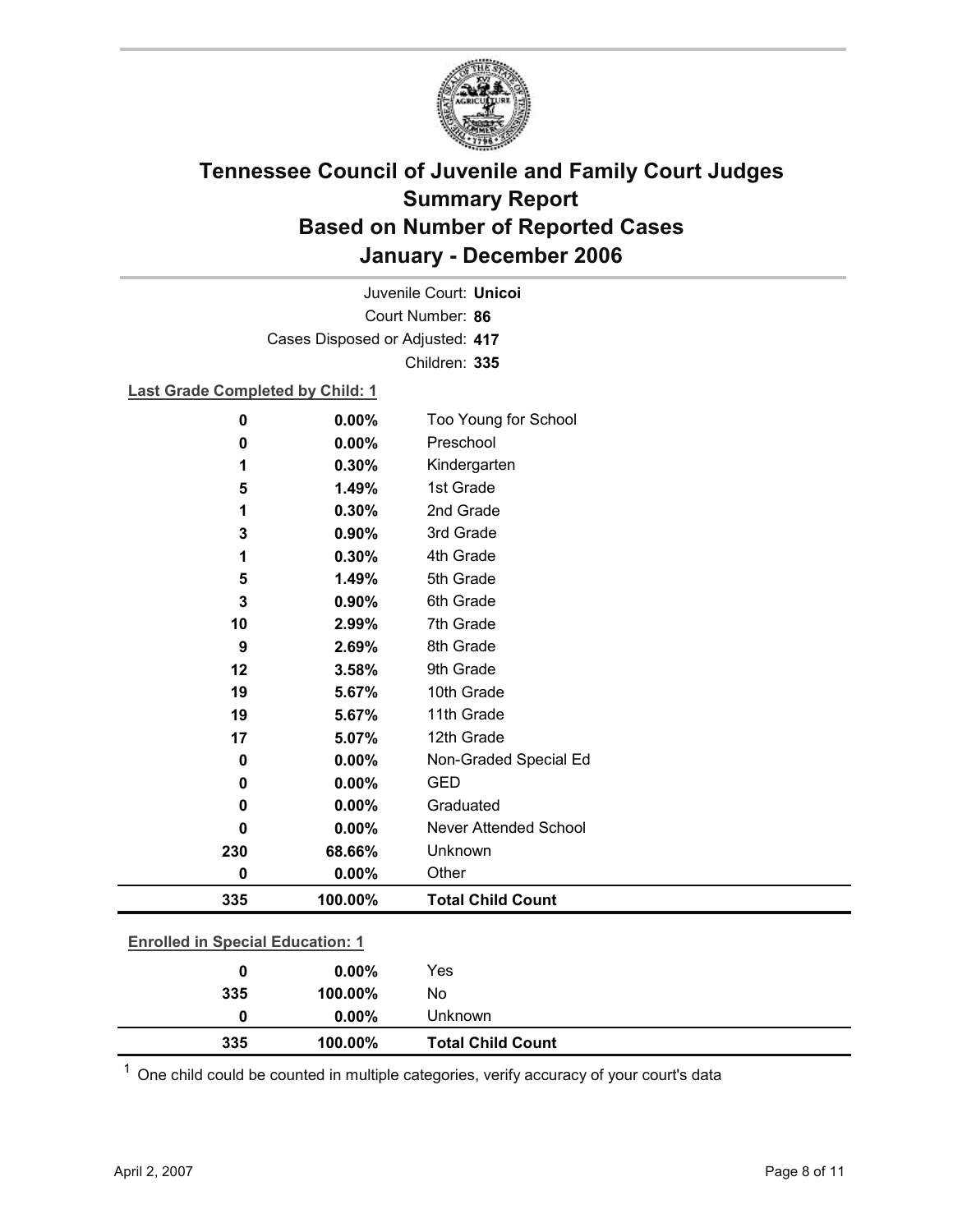

| Juvenile Court: Unicoi          |          |                           |  |  |
|---------------------------------|----------|---------------------------|--|--|
| Court Number: 86                |          |                           |  |  |
| Cases Disposed or Adjusted: 417 |          |                           |  |  |
| Children: 335                   |          |                           |  |  |
| <b>Action Executed By: 1</b>    |          |                           |  |  |
| 471                             | 100.00%  | Judge                     |  |  |
| $\boldsymbol{0}$                | $0.00\%$ | Referee                   |  |  |
| 0                               | $0.00\%$ | <b>YSO</b>                |  |  |
| 0                               | $0.00\%$ | Other                     |  |  |
| 0                               | $0.00\%$ | Unknown / Not Reported    |  |  |
| 471                             | 100.00%  | <b>Total Action Count</b> |  |  |

### **Formal / Informal Actions: 1**

| 81       | 17.20%   | Dismissed                                      |
|----------|----------|------------------------------------------------|
| 0        | $0.00\%$ | Retired / Nolle Prosequi                       |
| 0        | $0.00\%$ | <b>Complaint Substantiated Delinquent</b>      |
| 309      | 65.61%   | <b>Complaint Substantiated Status Offender</b> |
| 0        | $0.00\%$ | Complaint Substantiated Dependent / Neglected  |
| 0        | $0.00\%$ | <b>Complaint Substantiated Abused</b>          |
| 0        | $0.00\%$ | <b>Complaint Substantiated Mentally III</b>    |
| 5        | $1.06\%$ | Informal Adjustment                            |
| 0        | $0.00\%$ | <b>Pretrial Diversion</b>                      |
| 3        | 0.64%    | <b>Transfer to Adult Court Hearing</b>         |
| 0        | $0.00\%$ | Charges Cleared by Transfer to Adult Court     |
| 0        | $0.00\%$ | <b>Special Proceeding</b>                      |
| 1        | 0.21%    | Review Concluded                               |
| $\Omega$ | $0.00\%$ | Case Held Open                                 |
| 72       | 15.29%   | Other                                          |
| 0        | $0.00\%$ | Unknown / Not Reported                         |
| 471      | 100.00%  | <b>Total Action Count</b>                      |

 $1$  If different than number of Referral Reasons (471), verify accuracy of your court's data.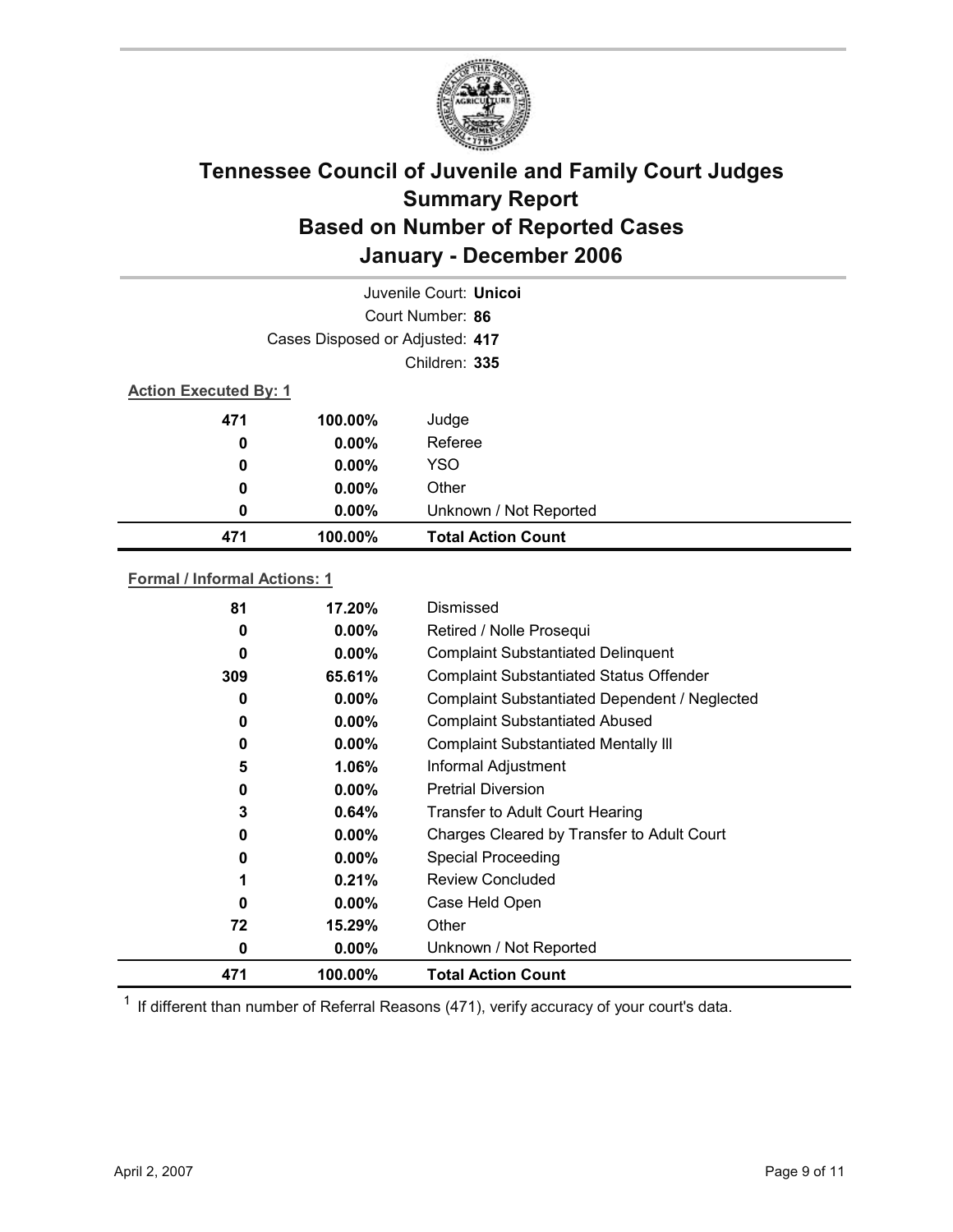

|                                 |                                                       | Juvenile Court: Unicoi                               |  |  |
|---------------------------------|-------------------------------------------------------|------------------------------------------------------|--|--|
|                                 |                                                       | Court Number: 86                                     |  |  |
| Cases Disposed or Adjusted: 417 |                                                       |                                                      |  |  |
|                                 |                                                       | Children: 335                                        |  |  |
| <b>Case Outcomes:</b>           | There can be multiple outcomes for one child or case. |                                                      |  |  |
| 92                              | 15.18%                                                | Case Dismissed                                       |  |  |
| 1                               | 0.17%                                                 | Case Retired or Nolle Prosequi                       |  |  |
| 13                              | 2.15%                                                 | Warned / Counseled                                   |  |  |
| $\mathbf{2}$                    | 0.33%                                                 | Held Open For Review                                 |  |  |
| 0                               | $0.00\%$                                              | Supervision / Probation to Juvenile Court            |  |  |
| 14                              | 2.31%                                                 | <b>Probation to Parents</b>                          |  |  |
| 11                              | 1.82%                                                 | Referral to Another Entity for Supervision / Service |  |  |
| 4                               | 0.66%                                                 | Referred for Mental Health Counseling                |  |  |
| 3                               | 0.50%                                                 | Referred for Alcohol and Drug Counseling             |  |  |
| 0                               | $0.00\%$                                              | Referred to Alternative School                       |  |  |
| 0                               | $0.00\%$                                              | Referred to Private Child Agency                     |  |  |
| $\mathbf{2}$                    | 0.33%                                                 | Referred to Defensive Driving School                 |  |  |
| 0                               | $0.00\%$                                              | Referred to Alcohol Safety School                    |  |  |
| 0                               | $0.00\%$                                              | Referred to Juvenile Court Education-Based Program   |  |  |
| 1                               | 0.17%                                                 | Driver's License Held Informally                     |  |  |
| 0                               | $0.00\%$                                              | <b>Voluntary Placement with DMHMR</b>                |  |  |
| 1                               | 0.17%                                                 | Private Mental Health Placement                      |  |  |
| 0                               | $0.00\%$                                              | <b>Private MR Placement</b>                          |  |  |
| 11                              | 1.82%                                                 | Placement with City/County Agency/Facility           |  |  |
| $\mathbf{2}$                    | 0.33%                                                 | Placement with Relative / Other Individual           |  |  |
| 102                             | 16.83%                                                | Fine                                                 |  |  |
| 1                               | 0.17%                                                 | <b>Public Service</b>                                |  |  |
| 9                               | 1.49%                                                 | Restitution                                          |  |  |
| 2                               | 0.33%                                                 | <b>Runaway Returned</b>                              |  |  |
| 10                              | 1.65%                                                 | No Contact Order                                     |  |  |
| 0                               | 0.00%                                                 | Injunction Other than No Contact Order               |  |  |
| 0                               | 0.00%                                                 | <b>House Arrest</b>                                  |  |  |
| 0                               | $0.00\%$                                              | <b>Court Defined Curfew</b>                          |  |  |
| 0                               | 0.00%                                                 | Dismissed from Informal Adjustment                   |  |  |
| 0                               | 0.00%                                                 | <b>Dismissed from Pretrial Diversion</b>             |  |  |
| 1                               | 0.17%                                                 | <b>Released from Probation</b>                       |  |  |
| 1                               | 0.17%                                                 | <b>Transferred to Adult Court</b>                    |  |  |
| 0                               | $0.00\%$                                              | <b>DMHMR Involuntary Commitment</b>                  |  |  |